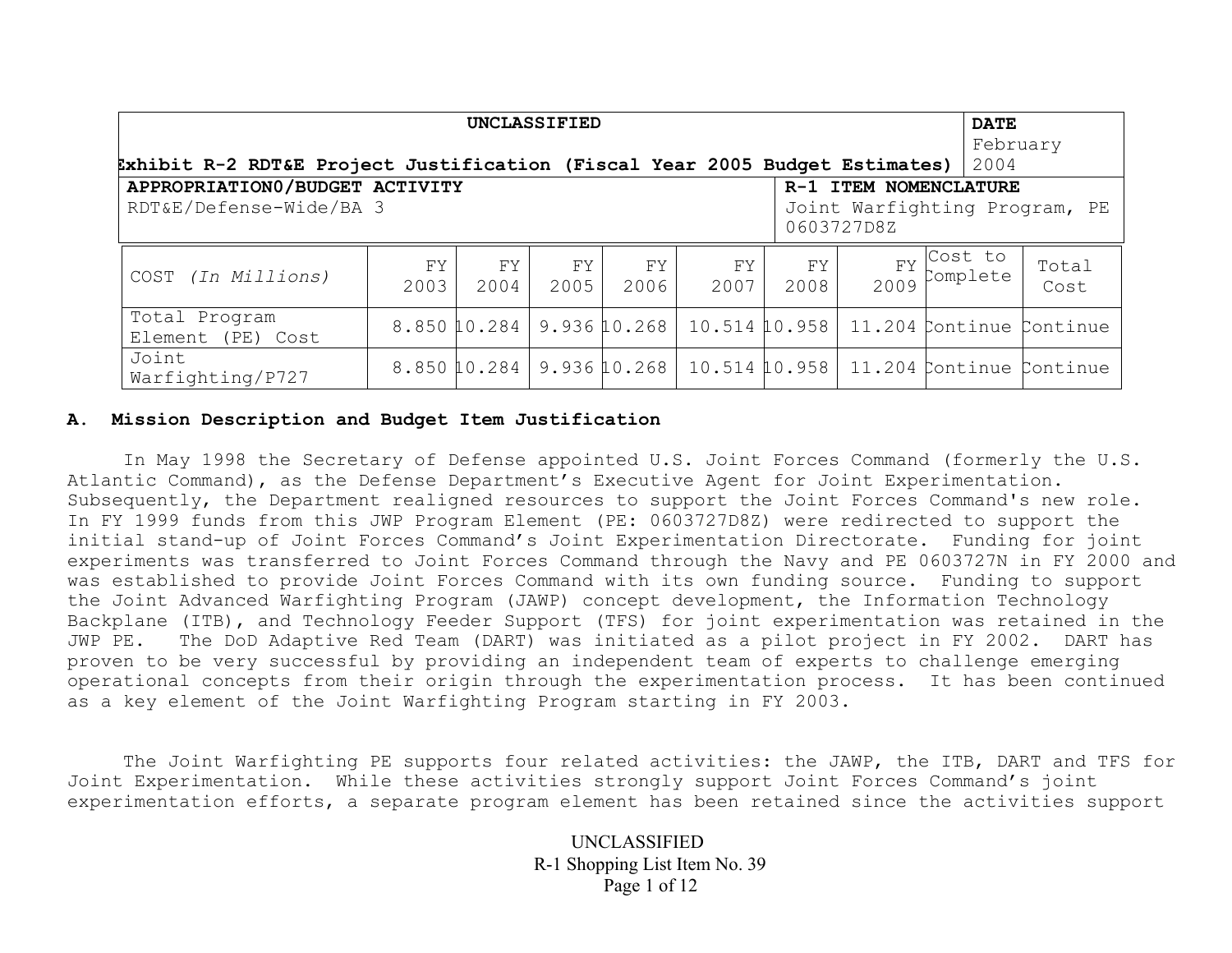| UNCLASSIFIED                                                                     |                                             | <b>DATE</b> |
|----------------------------------------------------------------------------------|---------------------------------------------|-------------|
|                                                                                  |                                             | February    |
| Exhibit R-2 RDT&E Project Justification (Fiscal Year 2005 Budget Estimates) 2004 |                                             |             |
| APPROPRIATION0/BUDGET ACTIVITY                                                   | R-1 ITEM NOMENCLATURE                       |             |
| RDT&E/Defense-Wide/BA 3                                                          | Joint Warfighting Program, PE<br>0603727D8Z |             |

other organizations in addition to Joint Forces Command, and they require a degree of independence from Joint Forces Command to function as envisioned.

The JAWP was established by the Office of the Secretary of Defense (OSD), with the support of the Vice Chairman of the Joint Chiefs, to serve as a catalyst for innovation and change. This program's focus is on assisting in the formulation and assessment of advanced concepts and capabilities, plus identifying enabling technologies and integration options for the Department. These concepts drive changes in the doctrine, organization, training and education, materiel, leadership and facilities (DOTMLF) of the Services. The JAWP serves an essential independent role in identifying, exploring and evaluating breakthrough war fighting capabilities. It helps capture and builds on lessons learned from joint contingency operations and earlier joint and Service experimentation. From that foundation, it identifies and helps formulate breakthrough joint concepts, explores their effectiveness by designing and conducting joint experiments, and helps streamline implementation processes. Its work complements and supports the activities of Joint Forces Command, the Joint Staff, and the OSD by providing a uniquely informed independent source of advice. In identifying and elaborating innovative joint concepts and capabilities and associated enabling technologies, the JAWP helps integrate related Service efforts and those of Combatant Commanders and Defense agencies. Through its influence in a wide range of DoD transformation efforts, the JAWP promotes integration, bringing greater coherence to efforts that would otherwise be tangential or disconnected. The JAWP is composed of both civilian and military members. Its military component is the JAWP Analytical Project Office (JAWP-APO), a jointly manned activity established by the Deputy Secretary of Defense, consisting of equal numbers of military personnel from all four Services. The active duty military members provide a current operational perspective to concepts under investigation and serve as a vital link to ongoing relevant activities in the Services.

 The ITB provides an advanced network infrastructure that extends commercial capabilities to meet JV2020 needs. Information Superiority is a key JV2020 building block and the ITB provides

> UNCLASSIFIED R-1 Shopping List Item No. 39 Page 2 of 12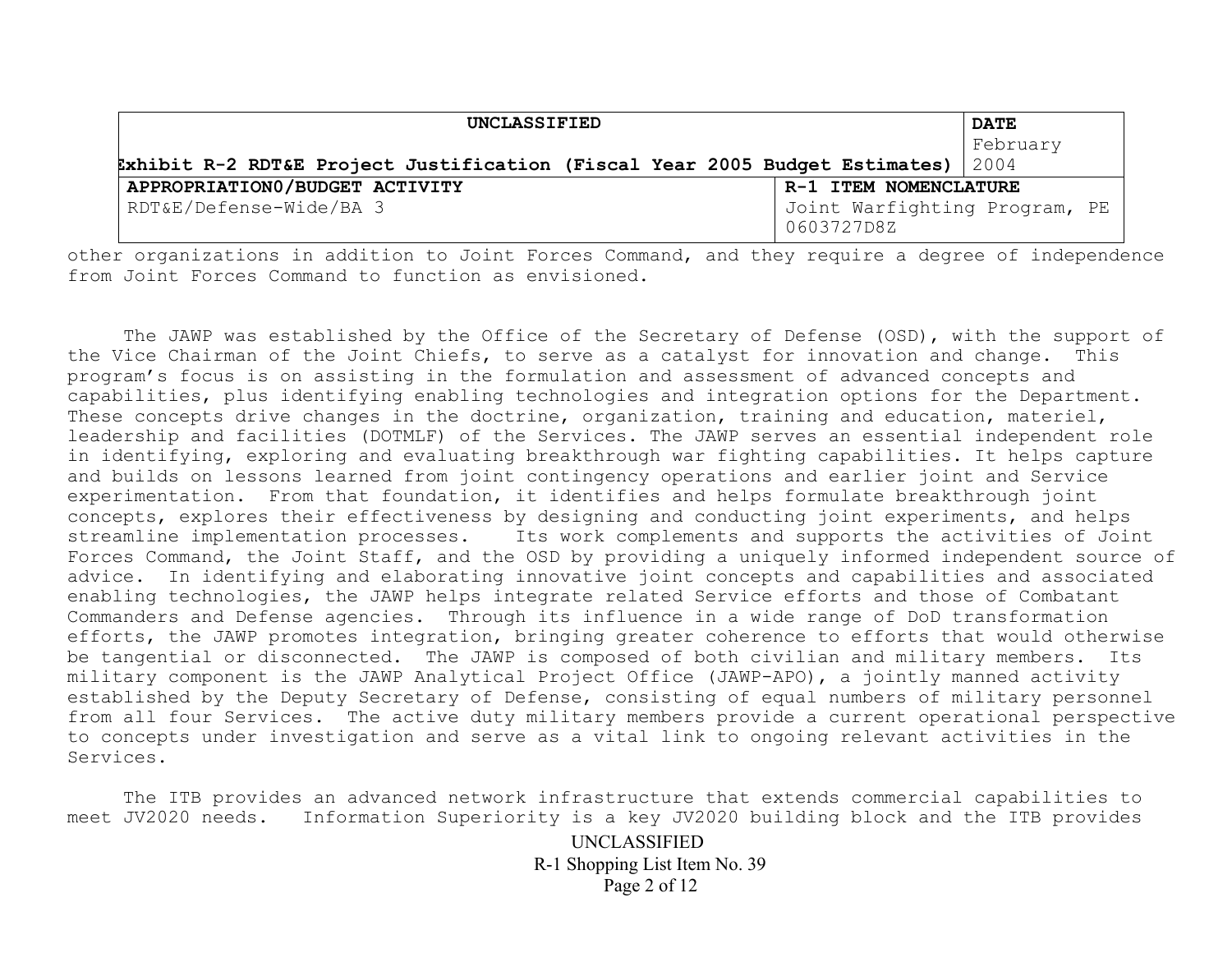| UNCLASSIFIED                                                                     |                                             | <b>DATE</b> |
|----------------------------------------------------------------------------------|---------------------------------------------|-------------|
|                                                                                  |                                             | February    |
| Exhibit R-2 RDT&E Project Justification (Fiscal Year 2005 Budget Estimates) 2004 |                                             |             |
| APPROPRIATION0/BUDGET ACTIVITY                                                   | R-1 ITEM NOMENCLATURE                       |             |
| RDT&E/Defense-Wide/BA 3                                                          | Joint Warfighting Program, PE<br>0603727D8Z |             |

the means to experiment with the digital transmission capabilities that are projected to be available five years (from each funding year). The ITB is not a new physical network. It is a virtual network that capitalizes on existing physical networks such as the Defense Information Systems Network (DISN), the DISN Asynchronous Transfer Mode Service Network (DATMS), the Defense Research and Engineering Network (DREN), and the experimental Advanced Technology Demonstration Network (ATDnet). The ITB has many users from sites served by existing networks but the funding included in this PE is the incremental funding needed to support joint experimentation. For example, this PE provides the circuit costs to extend the ITB from the experimentation site to the nearest point on the backplane (where no other network exists), and only the "extra" backplane costs generated by the Joint Warfighting Experiments. Since joint experiments are very dependent on advanced distributed simulation, or on limited, live, command post exercises that are being driven by simulations, a robust high-performance network is needed to interconnect the various sites. These simulations press the state of the art in networking capability, including that of requiring high-bandwidth, low-latency Type-I encryption for protected communications. The ITB also supports new bandwidth-intensive applications such as video teleconferencing, high definition television and large file transfers.

The third effort supported by this PE is TFS for joint experiments. There are many Technology Demonstrations (TDs), Advanced Technology Demonstrations (ATDs), and Advanced Concept Technology Demonstrations (ACTDs) that can provide advanced technologies to support joint experiments. For example, the Joint Staff has prepared 72 desired operational capabilities based on JV2020 concepts and 21st Century Challenges. For each Challenge, the Joint Staff has prepared roadmaps that provide opportunities to assess each Challenge. The roadmap for the battlefield awareness challenge shows 42 ACTDs that have the potential to demonstrate some aspect of a desired operational capability supporting battlefield awareness. This effort provides technology managers the resources to expand the scope of a test or demonstration to collect data for the joint staff or JFCOM, thereby leveraging the OSD and Service ACTD investment. The Technology Feeder Support effort was used to initiate a Red Team Pilot Project (DoD Adaptive Red Team – DART) for Joint Forces Command. The DART participated in Joint Forces Command Concept Development and

> UNCLASSIFIED R-1 Shopping List Item No. 39 Page 3 of 12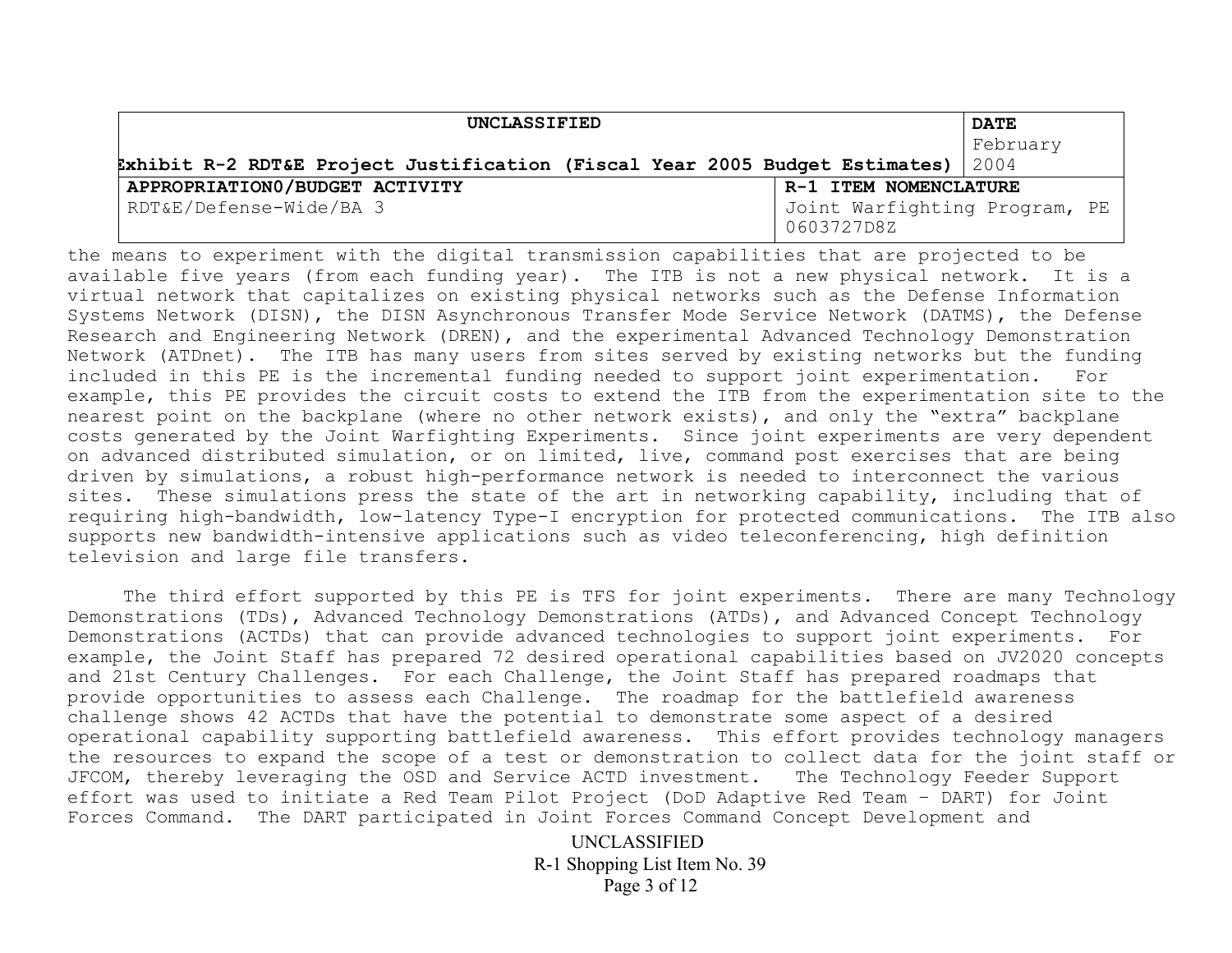| UNCLASSIFIED                                                                     |                                             | <b>DATE</b> |
|----------------------------------------------------------------------------------|---------------------------------------------|-------------|
|                                                                                  |                                             | February    |
| Exhibit R-2 RDT&E Project Justification (Fiscal Year 2005 Budget Estimates) 2004 |                                             |             |
| APPROPRIATION0/BUDGET ACTIVITY                                                   | R-1 ITEM NOMENCLATURE                       |             |
| RDT&E/Defense-Wide/BA 3                                                          | Joint Warfighting Program, PE<br>0603727D8Z |             |

Experimentation to provide an independent assessment that will ensure that product quality stays high and credible. This source of funding, which is separate from other Joint Forces Experimentation funding, will provide the necessary independence.

 The DART has been established as a separate project starting with the FY2003 budget. The DART has assisted USJFCOM in the preparation for MILLENNIUM CHALLENGE 2002 and assisted United States Central Command (USCENTCOM) and United States South Command (USSOCOM) in preparation for real world operations in Operation Enduring Freedom. It will continue to provide an independent source of Red Teaming expertise to challenge operational concept development from their origin through experimentation and into execution.

| PE: 0603727D8Z                     | FY 2003 | FY 2004 | FY 2005 |
|------------------------------------|---------|---------|---------|
| Previous President's Budget        | 9.296   | 9.685   | 9.948   |
| Current FY 2005 President's Budget | 8.850   | 10.284  | 9.936   |
| Total Adjustments:                 | $-.446$ | .599    | .012    |
| Congressional Program Reductions   |         |         |         |
| Congressional rescissions          |         |         |         |
| Congressional increases            |         | .750    |         |
| Reprogrammings                     |         |         |         |
| SBIR/SSTR Transfer                 |         |         |         |
| Other                              | -.446   | .750    | .012    |

## **B. Program Change Summary**

# **C. Other Program Funding Summary: N/A**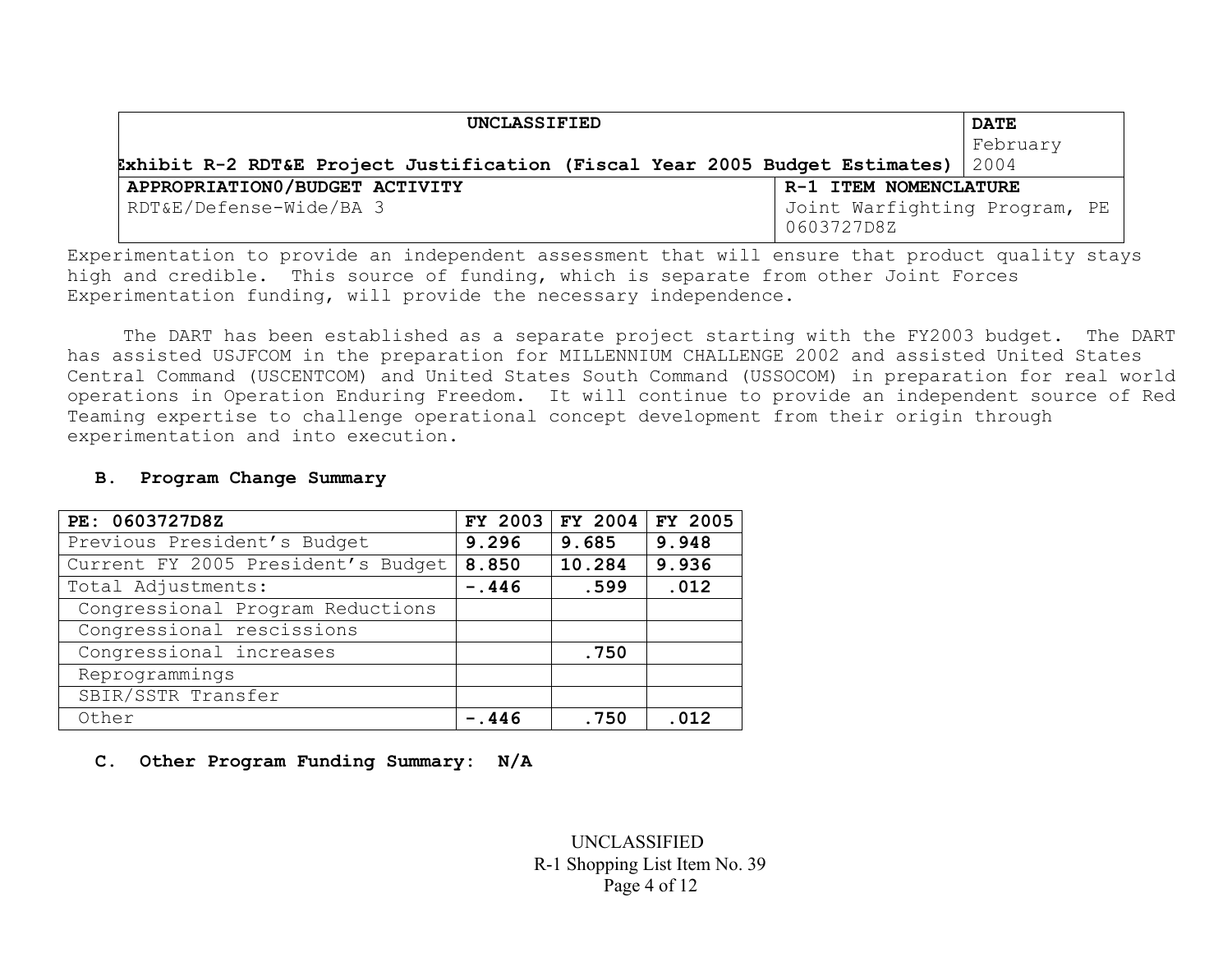| UNCLASSIFIED<br><b>DATE</b>                                                                                               |            |              |            |             |                            |            |                   |                                                        |               |
|---------------------------------------------------------------------------------------------------------------------------|------------|--------------|------------|-------------|----------------------------|------------|-------------------|--------------------------------------------------------|---------------|
| Exhibit R-2a RDT&E Project Justification (Fiscal Year 2005 Budget                                                         |            | Estimates)   |            |             |                            |            |                   | February<br>2004                                       |               |
| APPROPRIATION0/BUDGET ACTIVITY<br>R-1 ITEM NOMENCLATURE<br>RDT&E/Defense-Wide/BA 3<br>Joint Warfighting, PE<br>0603727D8Z |            |              |            |             |                            |            |                   |                                                        |               |
| COST (In Millions)                                                                                                        | FY<br>2003 | FY.<br>2004  | FY<br>2005 | FY.<br>2006 | FY<br>2007                 | FY<br>2008 | <b>FY</b><br>2009 | Cost to<br>Complete                                    | Total<br>Cost |
| Total Program Element<br>(PE) Cost                                                                                        |            | 8.850 10.284 |            |             |                            |            |                   | 9.936 0.268   10.514 10.958   11.204 Continue Continue |               |
| Joint Warfighting/P727                                                                                                    |            | 8.850 10.284 |            |             | 9.936 0.268   10.514 0.958 |            |                   | 11.204 Continue Continue                               |               |

## **A. Mission Description and Budget Item Justification**

 In May 1998 the Secretary of Defense appointed U.S. Joint Forces Command (formerly the U.S. Atlantic Command), as the Defense Department's Executive Agent for Joint Experimentation. Subsequently, the Department realigned resources to support the Joint Forces Command's new role.

### **B. Program Accomplishments and Plans**:

|                                           |                   | FY 2003 FY 2004 | FY 2005 |
|-------------------------------------------|-------------------|-----------------|---------|
| Joint Advanced Warfighting Program (JAWP) | .500 <sup>1</sup> | 4.500           | 635     |

• **FY 2003 –** In February 2003, the JAWP's role in transformation was abruptly expanded. The Commander Joint Forces Command requested the JAWP's participation in the identification, collection, and analysis of operational-level joint lessons during Operation Iraqi Freedom (OIF). That role, initially intended to last only 90 days to help JFCOM during the war, was subsequently extended through FY04. Within 10 days of alert, the JAWP deployed 9 of its military members to joint headquarters throughout Southwest Asia and JAWP's senior military officer, BG Cone, led the JFCOM/JAWP joint lessons learned team, totaling over 50 people throughout the

> UNCLASSIFIED R-1 Shopping List Item No. 39 Page 5 of 12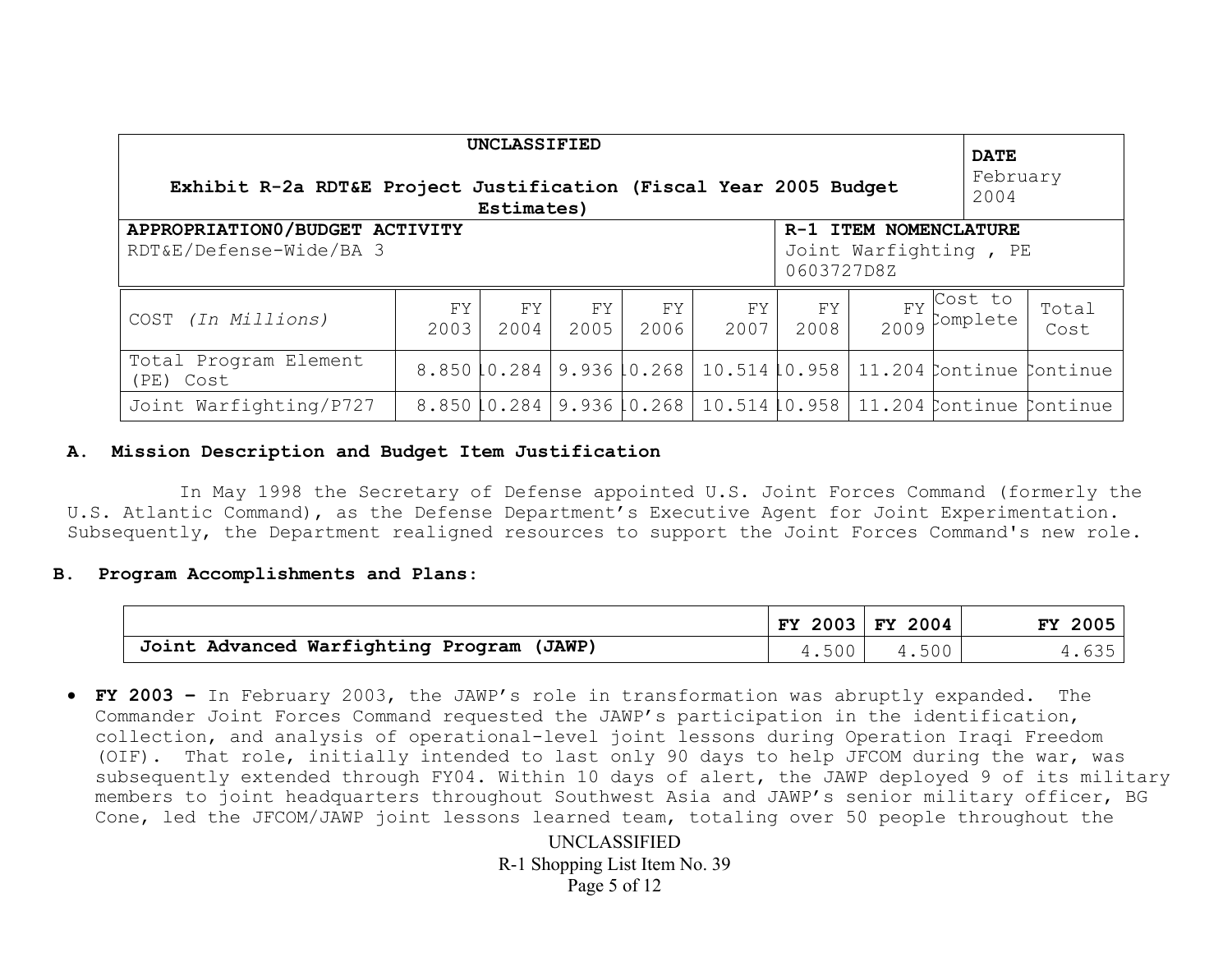| UNCLASSIFIED                                                                    | <b>DATE</b>                                                  |                  |
|---------------------------------------------------------------------------------|--------------------------------------------------------------|------------------|
| Exhibit R-2a RDT&E Project Justification (Fiscal Year 2005 Budget<br>Estimates) |                                                              | February<br>2004 |
| APPROPRIATION0/BUDGET ACTIVITY<br>RDT&E/Defense-Wide/BA 3                       | R-1 ITEM NOMENCLATURE<br>Joint Warfighting, PE<br>0603727D8Z |                  |

remainder of the FY, reporting jointly to Commander, US Central Command and Commander, US Joint Forces Command. Throughout the war, other members of the JAWP participated in the collection of lessons at joint deployment, sustainment, mobilization, targeting, intelligence, and information operations activities in CONUS and analyzing emerging lessons at JFCOM's Suffolk facilities. These efforts resulted in BG Cone briefing the President, Vice President, Secretary of Defense, Chairman of the Joint Chiefs of Staff, all Service Chiefs, and most Combatant Commanders on salient lessons. At the Secretary's direction, the effort continued after the war to identify, collect, and analyze lessons from post-major combat operations in Iraq. Five of the JAWP's members, including 3 civilians, deployed to Iraq for varying periods beginning in August 2003 while others continued supporting the effort at Suffolk and Alexandria. Although the lessons learned effort consumed most of the JAWP's resources for 10 months, the JAWP still managed to help JFCOM assume the Joint Urban Operations Executive Agent role, design and coordinate a major urban-centered human-in-the-loop experiment, develop a draft joint urban operations master plan, develop joint urban operations concepts used during OIF, provide advice on language for the Defense Planning Guidance and Transformation Planning Guidance, initiate work on streamlining implementation, and provide advice on issues for the next Unified Command Plan review.

• **FY 2004 –**The JAWP will continue to support JFCOM's Joint Center for Lessons Learned by identifying and collecting lessons from the Global War on Terrorism. To do so, the JAWP will conduct the collection and analysis effort from OSD, the Joint Staff, the Intelligence community, and the departments of State and Justice. It will also coordinate and help integrate the overall global lessons learned effort from a JAWP-led cell at Headquarters SOCOM and a JAWPled analysis cell at JFCOM. That effort will continue throughout the FY and will involve more than two thirds of the JAWP's resources. JAWP will also lead and help man JFCOM's Joint Urban Resolve Experiment. The experiment will explore joint command and control organization; integration of manned and unmanned capabilities for reconnaissance and combat applications; and innovative ways to overcome opponents' protective measures in an urban environment.

> UNCLASSIFIED R-1 Shopping List Item No. 39 Page 6 of 12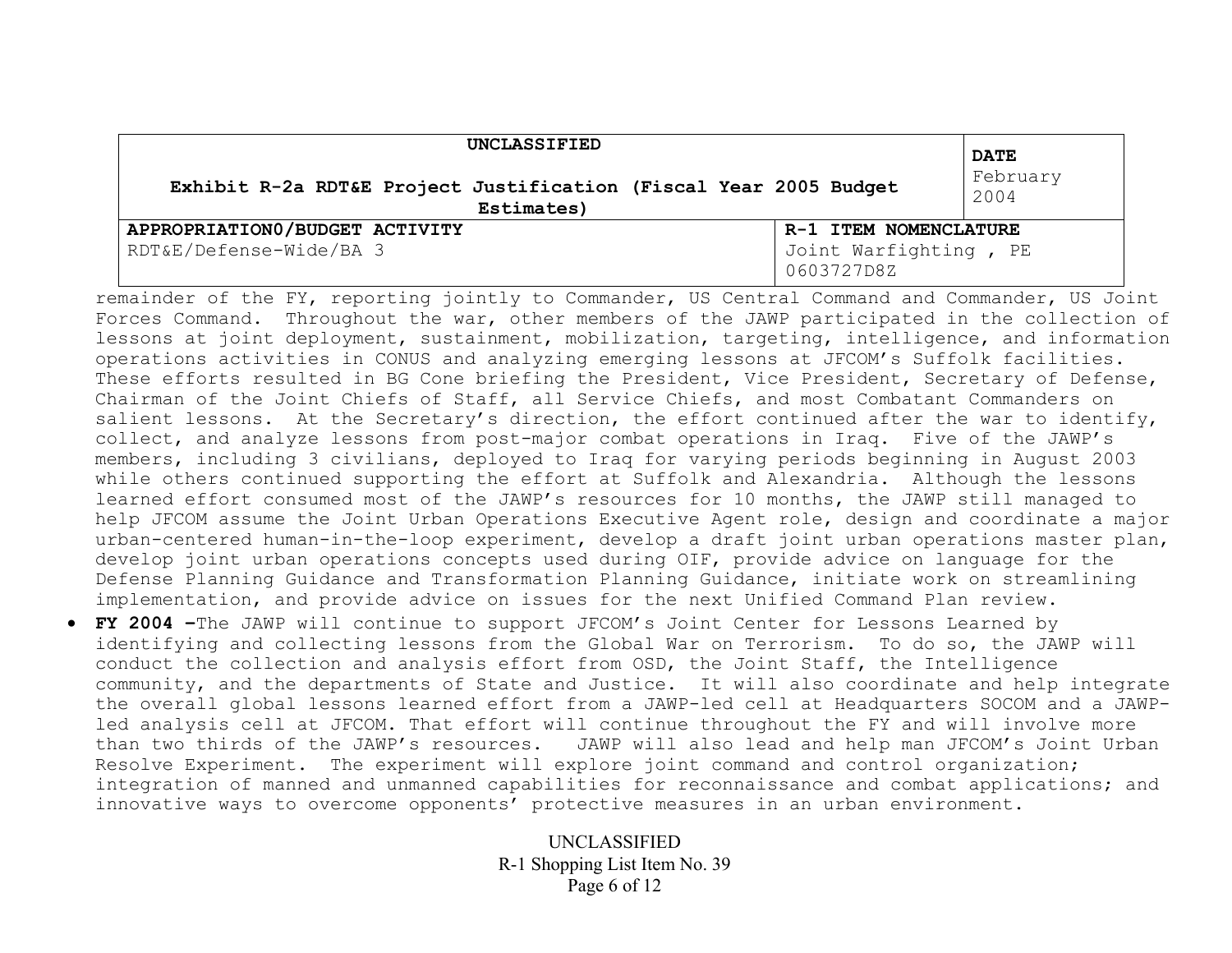| UNCLASSIFIED                                                                    | <b>DATE</b>                                                  |                  |
|---------------------------------------------------------------------------------|--------------------------------------------------------------|------------------|
| Exhibit R-2a RDT&E Project Justification (Fiscal Year 2005 Budget<br>Estimates) |                                                              | February<br>2004 |
| APPROPRIATION0/BUDGET ACTIVITY<br>RDT&E/Defense-Wide/BA 3                       | R-1 ITEM NOMENCLATURE<br>Joint Warfighting, PE<br>0603727D8Z |                  |

Vulnerability assessments and "Red Teaming" will be conducted to improve the experiment's validity and robustness. A complementary effort for OSD AS&C will identify opportunities to leverage and integrate Service, allied and other agency programs. The latter effort will help integrate the independent joint command and control initiatives of United States Pacific Command (USPACOM), USCENTCOM, JFCOM, and Service command and control capabilities to help attain the Secretary's objective of establishing a more standardized and responsive joint command and control structure worldwide. A component of the task is to help identify and exploit opportunities facilitating the early transition of new concepts and technologies to operational capabilities. JAWP will conclude its support for JFCOM in its assumption of duties as DoD's Executive Agent for Joint Urban Operations in 2Q04 and concurrently wrap up its support to OSD and the Joint Staff on the next Unified Command Plan. Finally, JAWP will lead an effort supporting OSD and the Joint Staff on developing key concepts for capabilities based planning. • **FY 2005 -** Will continue support of the Department's transformation objectives through joint experimentation and joint concept development. Specifically, the JAWP will continue its Urban Resolve experiment and initiate a continuing experiment extending through FY06 to exploit insights gained from earlier experimentation. It will concurrently help identify an implementation path for a worldwide joint command and control structure emphasizing the creation of standing Joint Force Headquarters as the command and control foundation on which future joint operations will be based.

|                                        | FY 2003   FY 2004   FY 2005 |                         |  |
|----------------------------------------|-----------------------------|-------------------------|--|
| Information Technology Backplane (ITB) |                             | $1.400$   1.500   1.545 |  |

• **FY 2003 -** The ITB support for wide-area network connectivity for joint warfighting experimentation will continue, as will the ongoing task of transitioning emerging technology from advanced research network test beds. Information assurance and other security technologies

> UNCLASSIFIED R-1 Shopping List Item No. 39 Page 7 of 12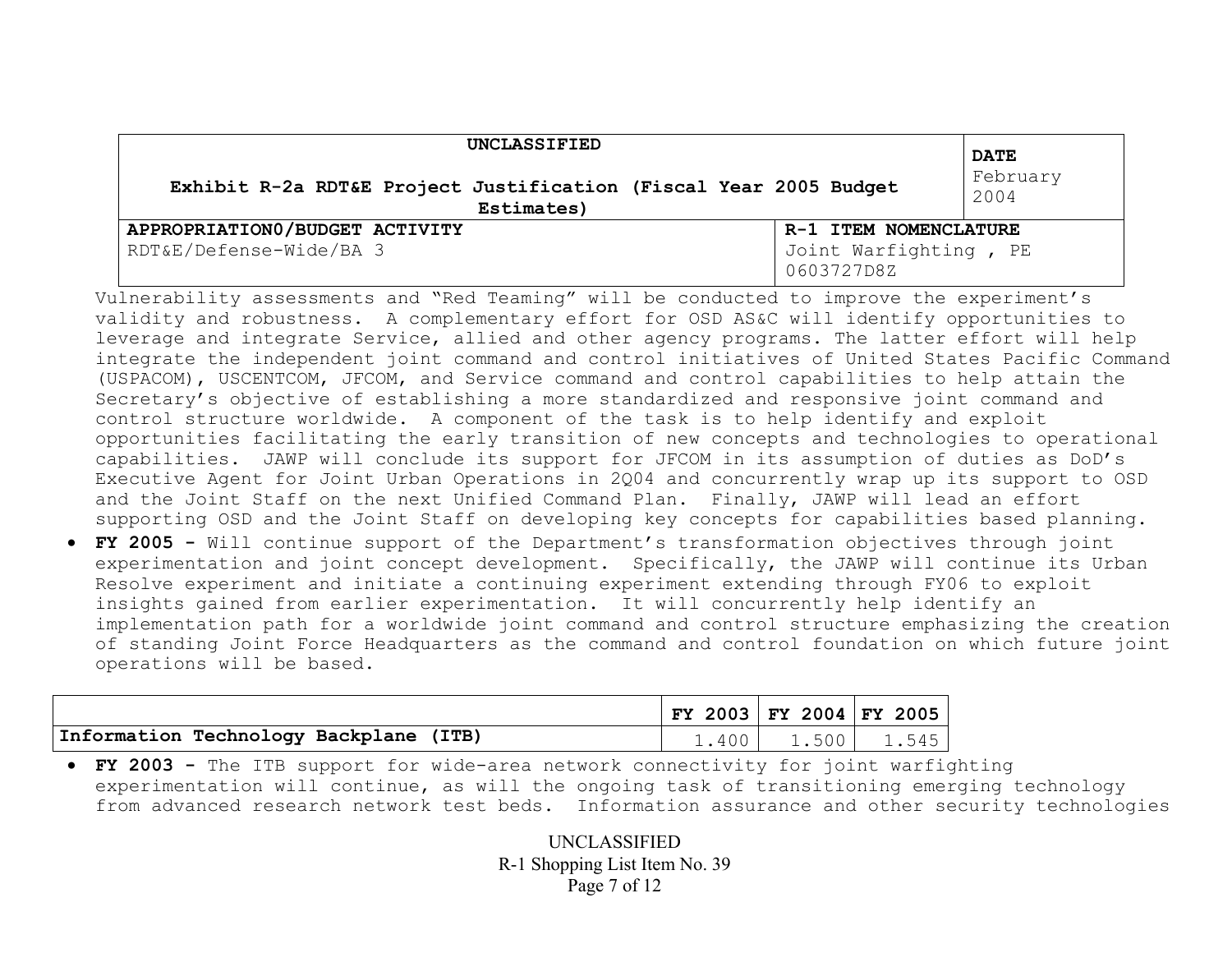| UNCLASSIFIED                                                                    |                                                              | <b>DATE</b>      |
|---------------------------------------------------------------------------------|--------------------------------------------------------------|------------------|
| Exhibit R-2a RDT&E Project Justification (Fiscal Year 2005 Budget<br>Estimates) |                                                              | February<br>2004 |
| APPROPRIATION0/BUDGET ACTIVITY<br>RDT&E/Defense-Wide/BA 3                       | R-1 ITEM NOMENCLATURE<br>Joint Warfighting, PE<br>0603727D8Z |                  |

will continue to be developed, tested and deployed. Efforts to use multicast and net-flow monitoring and analysis to determine and map traffic-flow prioritization to WAN QoS will begin. Deployment of high-quality, low-latency video teleconferencing and collaboration will continue. Efforts in support of JFCOM, FBE and ad-hoc experimentation will continue including supporting JFCOM's goal of bringing supercomputer assets to bear on M&S problems and providing an ongoing set of events through their Continuous Experiment Environment (CEE). Assistance will be given to the planning and execution of Pinnacle Impact '03 and planning of Pinnacle Vision '04 (formerly Olympic Challenge '04) Connectivity to key sites will continue with selected circuits and equipment upgraded as required.

- **FY 2004** The ITB support for wide-area network connectivity for joint warfighting experimentation will continue, as will the ongoing task of transitioning emerging technology from advanced research network test beds. Information assurance and other security technologies will continue to be developed, tested and deployed. Multicast and net-flow monitoring and analysis tools which determine and map traffic-flow prioritization to WAN QoS will be fielded. Efforts in support of JFCOM, FBE and ad-hoc experimentation will continue including JFCOM's Continuous Experiment Environment (CEE). Assistance will be given to the planning and execution of Pinnacle Vision '04 (formerly Olympic Challenge '04). Connectivity to key sites will continue with selected circuits and equipment upgraded as required.
- **FY 2005** The ITB support for wide-area network connectivity for joint warfighting experimentation will continue, as will the ongoing task of transitioning emerging technology from advanced research network test beds. Information assurance and other security technologies will continue to be developed, tested and deployed. Efforts in support of JFCOM, FBE and ad-hoc experimentation will continue. Assistance will be given to the planning and execution of Pinnacle Challenge '05 (since this is a major DoD effort, this will require significant resources). Connectivity to key sites will continue with selected circuits and equipment upgraded as required.

UNCLASSIFIED R-1 Shopping List Item No. 39 Page 8 of 12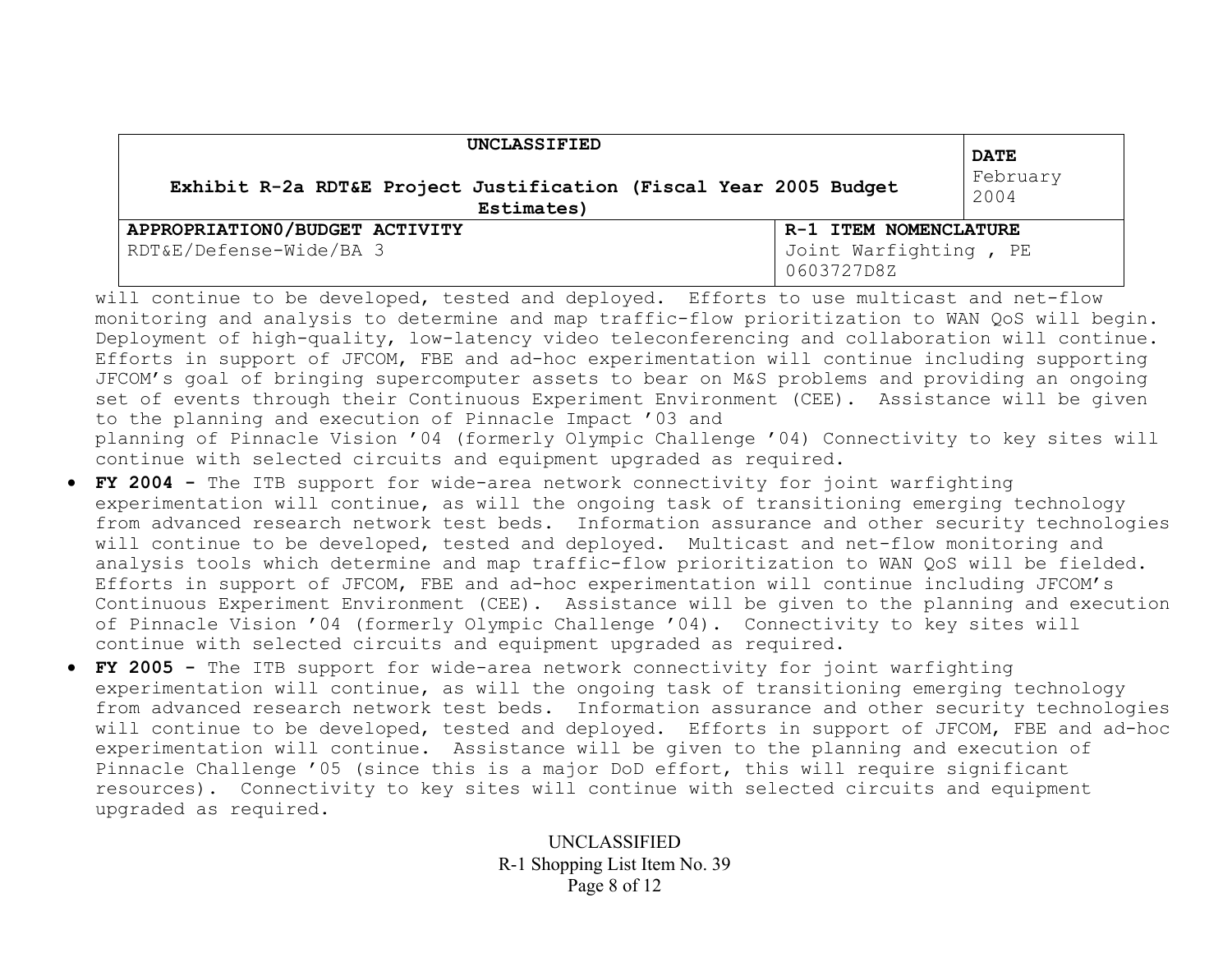| UNCLASSIFIED                                                                    |                                                              | <b>DATE</b>      |
|---------------------------------------------------------------------------------|--------------------------------------------------------------|------------------|
| Exhibit R-2a RDT&E Project Justification (Fiscal Year 2005 Budget<br>Estimates) |                                                              | February<br>2004 |
| APPROPRIATION0/BUDGET ACTIVITY<br>RDT&E/Defense-Wide/BA 3                       | R-1 ITEM NOMENCLATURE<br>Joint Warfighting, PE<br>0603727D8Z |                  |

|                                 |             | $FY$ 2003 FY 2004 FY 2005 |       |
|---------------------------------|-------------|---------------------------|-------|
| Technology Feeder Support (TFS) | $QF \cap I$ | 1.034                     | 1.065 |

- **FY 2003** The primary effort of this project in FY 2003 was the enhancement of Joint Experimentation efforts in US Pacific Command. TFS funding was used to accelerate PACOM experimentation efforts in Information Flow Analysis & Control, Joint Enroute Mission Planning and Rehearsal System, Theater Effects Based Operations, PACOM Standing Joint Force HQ Development, Deployable Joint Command & Control Theater Validation and JTF WARNET experimentation. This was done by funding the major experimental series of events in PACOM which center around the periodic C2X experiments which focus on all of the above operational concepts and prototypes. With no independent funding for experimentation initiatives, PACOM would be unable to move forward on these important initiatives without OSD funding. With the assistance of this funding, PACOM was able to make important progress in each of the experimentation areas described above and maintain its momentum as a leader in defense transformation.
- **FY 2004** The major effort planned for support by the TFS project will be to ensure that technology applications (ACTDs /ATDs) are injected into Pinnacle Vision 2004. It is anticipated that the major foci of the 2004 joint experiment will be on Standing Joint Force Headquarters and Theater Effects Based Operations so significant effort will be applied to ensure that appropriate technologies to support these operational concepts will be available to enhance this experiment. The support of combatant commander (other than JFCOM) experimentation will continue.
- **FY 2005** The major effort planned for support by the TFS project will be to ensure that technology applications (ACTDs /ATDs) are injected into FY05 experiments conducted by JFCOM and

UNCLASSIFIED R-1 Shopping List Item No. 39 Page 9 of 12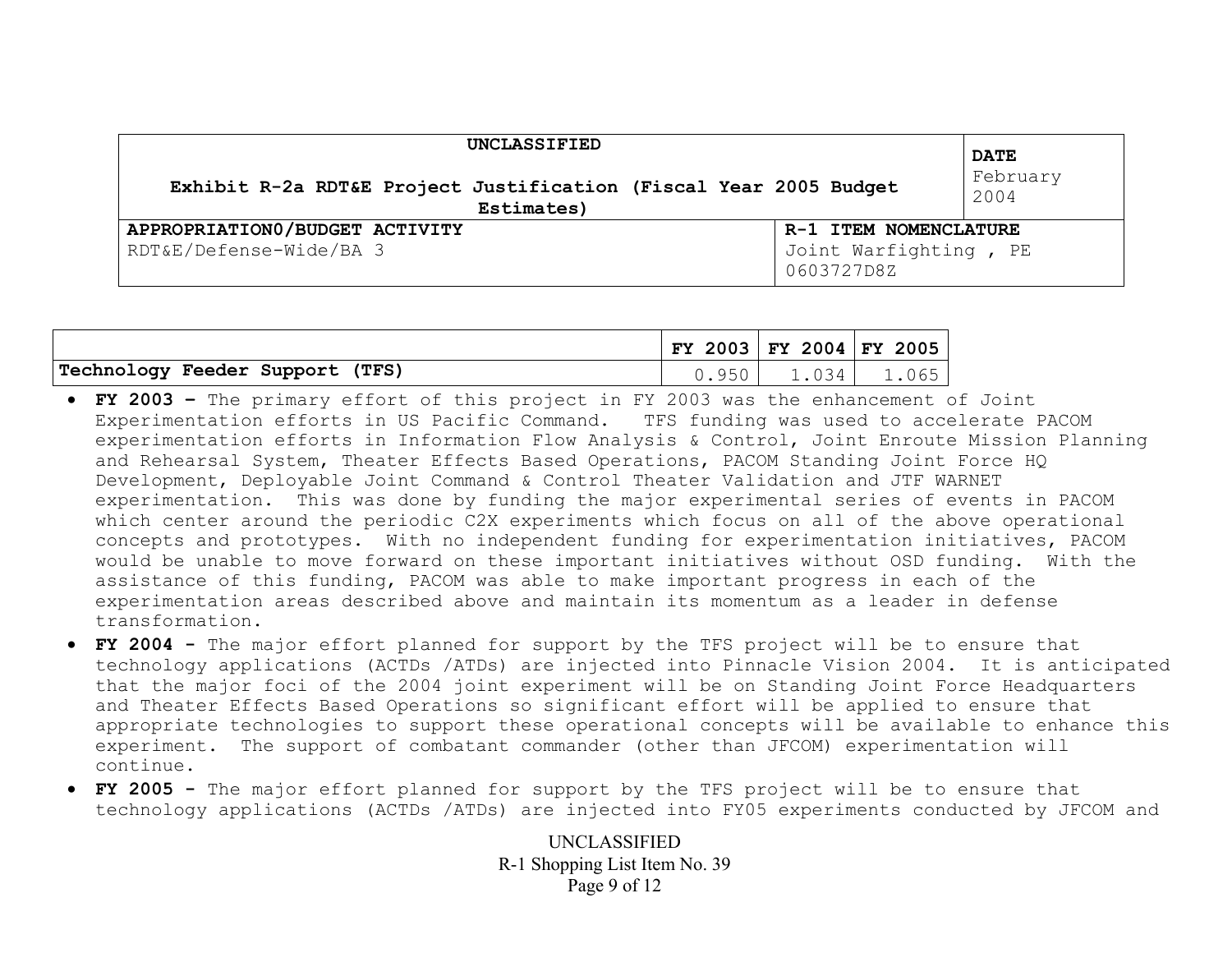| UNCLASSIFIED                                                                    |                                                              | <b>DATE</b>      |
|---------------------------------------------------------------------------------|--------------------------------------------------------------|------------------|
| Exhibit R-2a RDT&E Project Justification (Fiscal Year 2005 Budget<br>Estimates) |                                                              | February<br>2004 |
| APPROPRIATION0/BUDGET ACTIVITY<br>RDT&E/Defense-Wide/BA 3                       | R-1 ITEM NOMENCLATURE<br>Joint Warfighting, PE<br>0603727D8Z |                  |

other combatant commanders. It is anticipated that implementation of the Standing Joint Forces Headquarters and other Transformation efforts will continue to be the focus of experimentation efforts. Technology resources will be focused to support this effort. The support of combatant commander (other than JFCOM) experimentation will continue.

|                              | FY 2003 FY 2004 FY 2005 |                   |  |
|------------------------------|-------------------------|-------------------|--|
| DoD Adaptive Red Team (DART) |                         | 2.000 2.500 2.691 |  |

- **FY 2003** DART is established as a separate project because of its significant success as a pilot project. DART will assist JFCOM in concept development of the Standing Joint Force Headquarters in preparation for future joint experiments. DART will also assist in the red teaming of counter terrorism experimentation and JAWP's Future Joint Force II Experiment. DART will also assist other combatant commanders in the development, execution and red teaming of joint experimentation to be conducted by those commands. DART will also assist senior departmental leadership in red teaming any operational concepts for potential real world operations to be conducted in 2003. DART will also devise a Code of Best Practices for red teaming to assist the entire Department in improving the red teaming process.
- **FY 2004** DART will continue to react to inputs from a Senior Advisory Group, DART has begun to shift its emphasis away from Joint Forces Command to supporting Combat Command (COCOM) requirements. Examples include extensive involvement with PACOM's Counter-Bio program, a biological defense initiative; Red Teaming SOUTHCOM's anti-FARC operations; and support for NORTHCOM's exercise program. Ongoing, albeit reduced levels of participation with JFCOM include Red Teaming the OIF After-action Report, and reviewing strategies for Capabilities Based Planning. DART continues to directly support AS&C with activities relating to Counter-

UNCLASSIFIED R-1 Shopping List Item No. 39 Page 10 of 12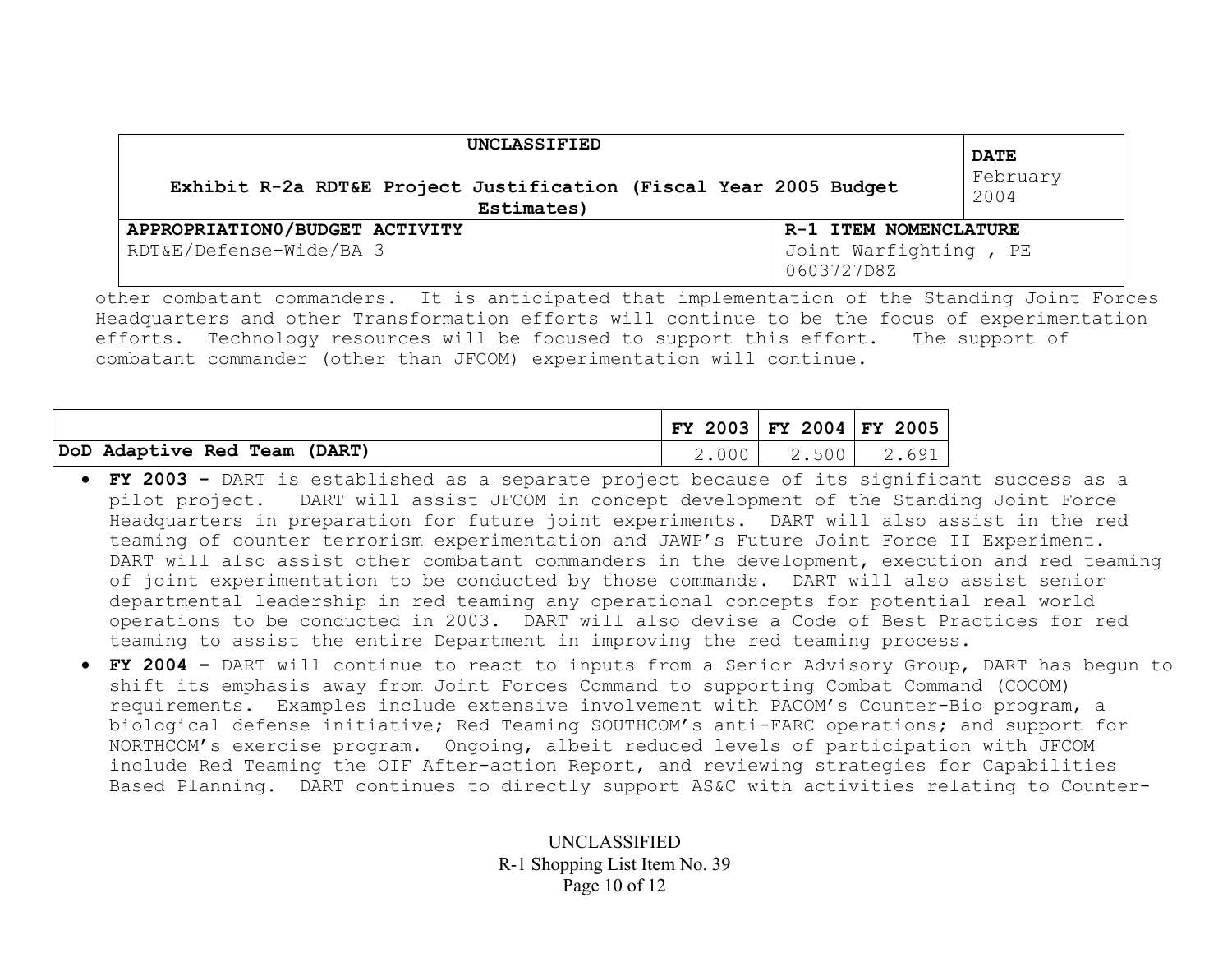| UNCLASSIFIED<br>Exhibit R-2a RDT&E Project Justification (Fiscal Year 2005 Budget<br>Estimates) |                                                              | <b>DATE</b><br>February<br>2004 |
|-------------------------------------------------------------------------------------------------|--------------------------------------------------------------|---------------------------------|
| APPROPRIATION0/BUDGET ACTIVITY<br>RDT&E/Defense-Wide/BA 3                                       | R-1 ITEM NOMENCLATURE<br>Joint Warfighting, PE<br>0603727D8Z |                                 |

Bomber 2 and Active Denial ACTD programs. Finally, DART published five Code of Best Practices documents with three more in the works.

• **FY 2005** - DART will continue to support PACOM, SOUTHCOM, and NORTHCOM will expand to include EUCOM (defining requirements above the Corps level), US Forces Korea (an expansion of Counter-Bio to include employment Bio-defense considerations); and STRATCOM (assisting in establishing an internal RED TEAM). Urban Operations support to JFCOM is envisioned along with other activities as needed. ACTD support will continue. Valuable technical, as well as employment and deployment considerations are invaluable in refining the residual products for AS&C. Best practices and Senior Advisory Group activities will continue. Finally, interaction with DoD Intelligence, looking critically at how certain products are produced will institute another inter-agency relationship inside DoD.